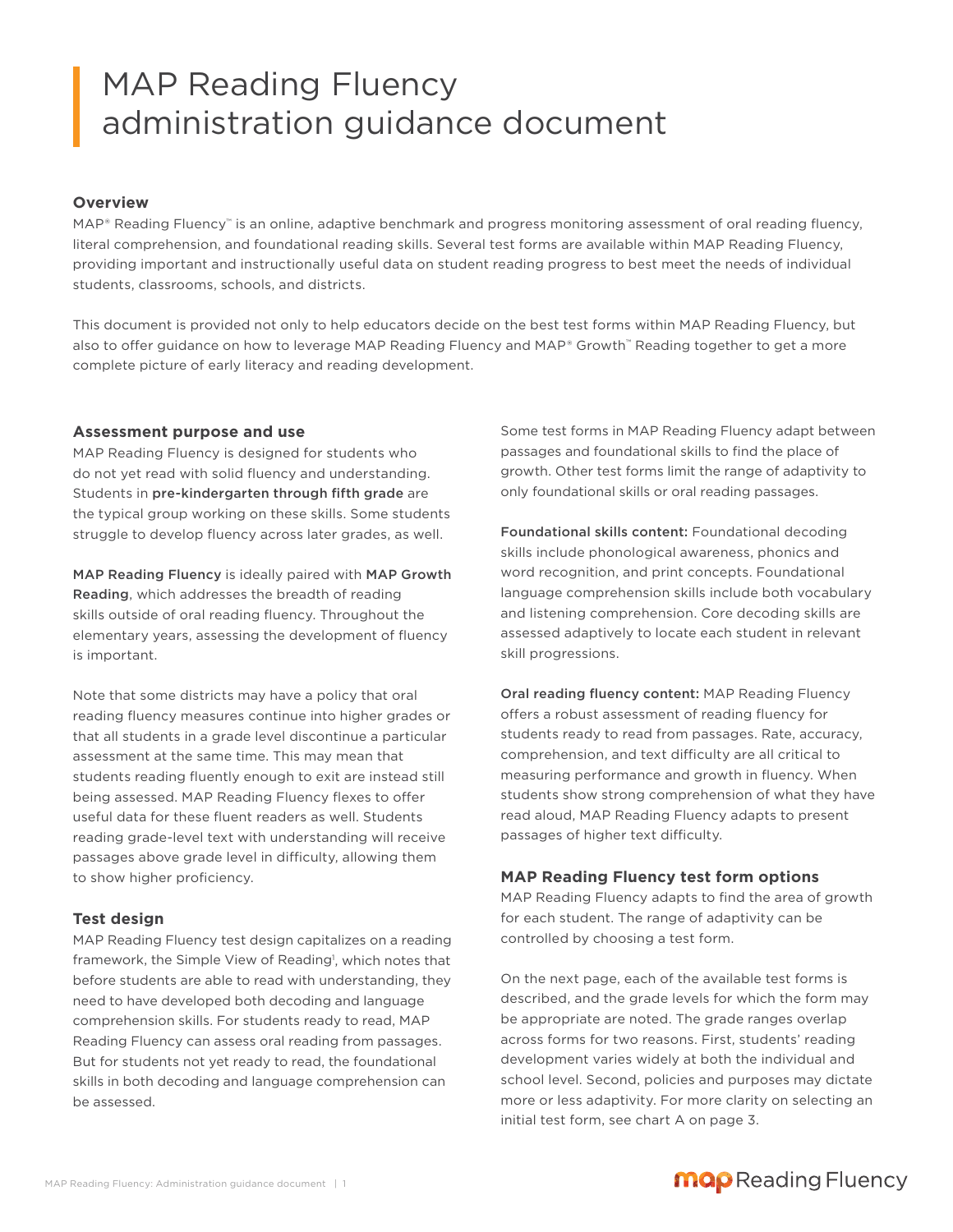## **For all students**

Adaptive Oral Reading: For most K–3 classrooms, this most broadly adaptive form is appropriate. This test structure directs some students into oral reading passages and others into precursor foundational skills, based on their performance on a classifying task at the sentence-reading level2. (Available in English and Spanish. Appropriate for grades K–5.)

## **For emergent readers**

Foundational Skills: In some cases, educators decide to assess all students on the precursor foundational skills of both decoding (phonological awareness and phonics and word recognition) and language comprehension (vocabulary and listening comprehension). This form does not route any students into oral reading passages. (Available in English and Spanish. Appropriate for grades pre-K–1 [fall and winter only]).

Foundational Skills—Beginner: This form is intended for testing of pre-kindergarten students and for fall testing of kindergarteners who have not been to pre-K. This form assesses both decoding and language comprehension foundational skills adaptively, but it includes print concepts and only the first four measures in the skill progressions for phonics and phonological awareness. (Available in English and Spanish. Appropriate for pre-K and kindergarten [fall only].)

#### **For students reading connected text**

Adaptive Oral Reading—Passages Only: This form assesses students on oral reading passages and comprehension questions, and it does not measure any foundational skills. This is appropriate for students who can read connected text and for students who have tested into the oral reading pathway on previous administrations. Picture Book/Graphic Novel and Sentence Reading Fluency are included in this format, but there is no sentence reading threshold score required to move on to passage reading. (Available in English and Spanish. Appropriate for grade 1 [spring only] and grades 2–5.)

Progress Monitoring Passages: This form is designed for administering MAP Reading Fluency passages more frequently, to monitor the progress of students who are slower to achieve reading fluency. Use of progress monitoring in passages is recommended for students performing "below expectation" on words correct per minute and those flagged in the universal screener

outcome for oral reading benchmark assessments. Use of the progress monitoring passages before spring of first grade is therefore not recommended. (Available in English only. Appropriate for grade 1 [spring only] and grades 2–5.)

#### **Dyslexia screener**

State and local protocols for dyslexia screening vary. While some states recommend use of the dyslexia screener form in MAP Reading Fluency yearly in grades K–3, schools should ensure that they are following their particular state or local guidelines when assigning the dyslexia screener. (Available in English for grades K–3 only).

## **Using MAP Reading Fluency and MAP Growth together**

Ideally, MAP Reading Fluency and MAP Growth Reading are administered together for a full picture of student performance in literacy. While both assess a breadth of literacy content, MAP Reading Fluency is necessary for assessing fluency, and MAP Growth Reading is necessary for assessing standards in text comprehension. Chart A shows the grade levels and performance levels at which each product is applicable to all or some students.